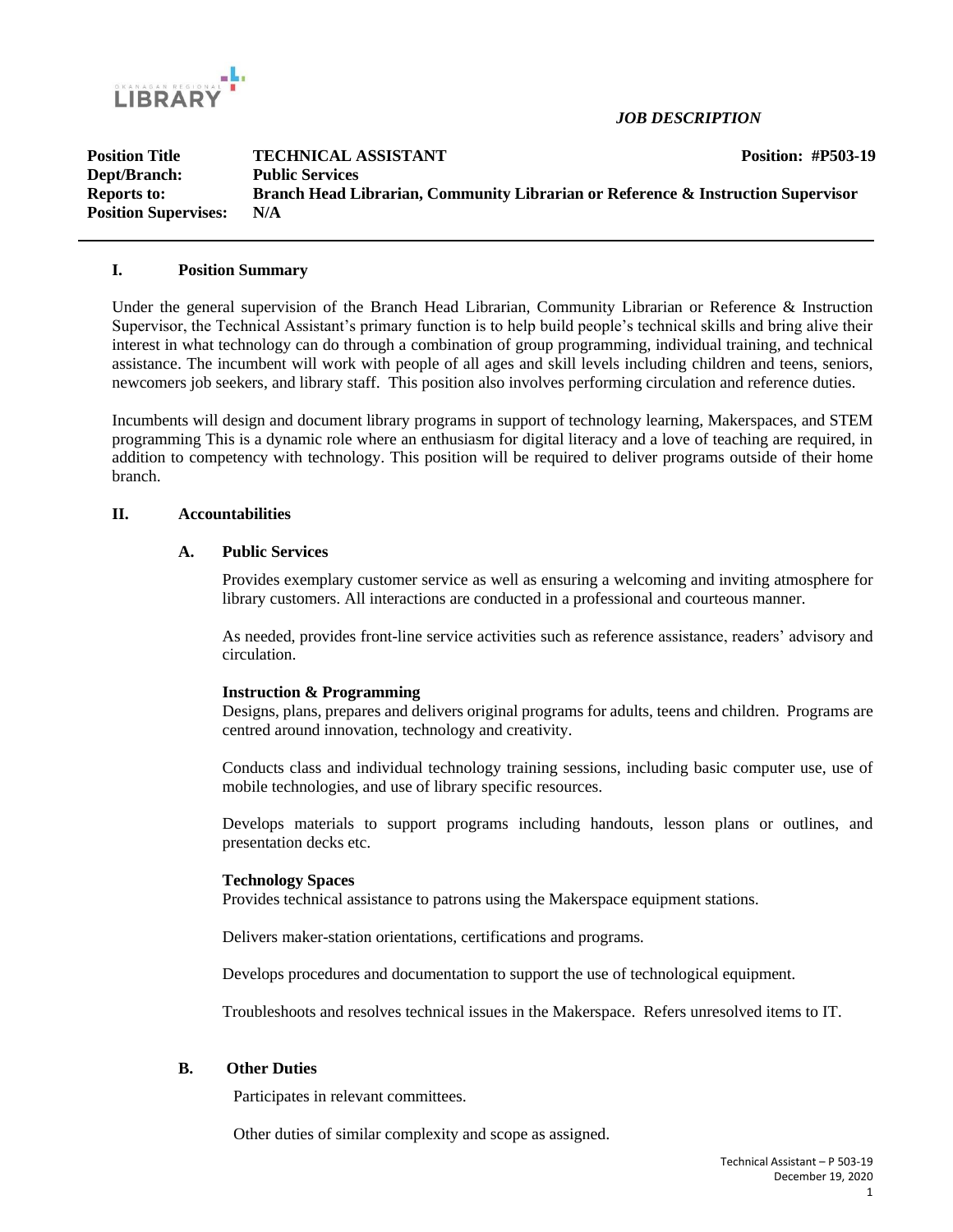## **III. Working Conditions**

Works in a front-line public service environment and as such, deals with constant interactions with the public, in person or by phone. Has contact with public, and employees at other branches. May be required to lift and push heavy objects. Some travel required.

#### **IV. Job Specification Requirement**

#### **A. Education**

Grade 12, plus one year of coursework in Digital Media, Computing Science Education, or other relevant field of study.

#### **B. Experience**

Experience is required with some combination of video and audio production, 3D printing technology, or DIY electronics and related tools.

At lease 2 years experience in a related field is required.

Experience in the operation, maintenance and repair of modern tools from advanced software to a variety of equipment.

Experience with Social Media Platforms.

### **C. Other Requirements**

- 1. Excellent oral and written communication skills and a proven ability to communicate with initiative, courtesy and tact with staff and all sectors of the public. Exceptional interpersonal skills, including strong interpretive skills.
- 2. Demonstrated talent and passion for problem solving
- 3. Demonstrated success building learning experiences. Must have a strong desire to interact with the public and to educate.
- 4. Proficiency with a wide variety of software and hardware including Windows and Mac platforms and iOS and Android operating systems. Ability to learn new technologies quickly.
- 5. Excellent organizational skills, with the ability to work independently as well as in a team environment.
- 6. Demonstrated planning skills. Aptitude for detailed work. Ability to work well under pressure.
- 7. Holds self accountable; takes ownership for personal behaviour, demonstrates transparency in activities and relationships.
- 8. Ability to recognize, respect, and work effectively with individuals and groups with diverse perspectives and backgrounds.
- 9. Valid BC Driver's License.
- 10. Must have own vehicle.